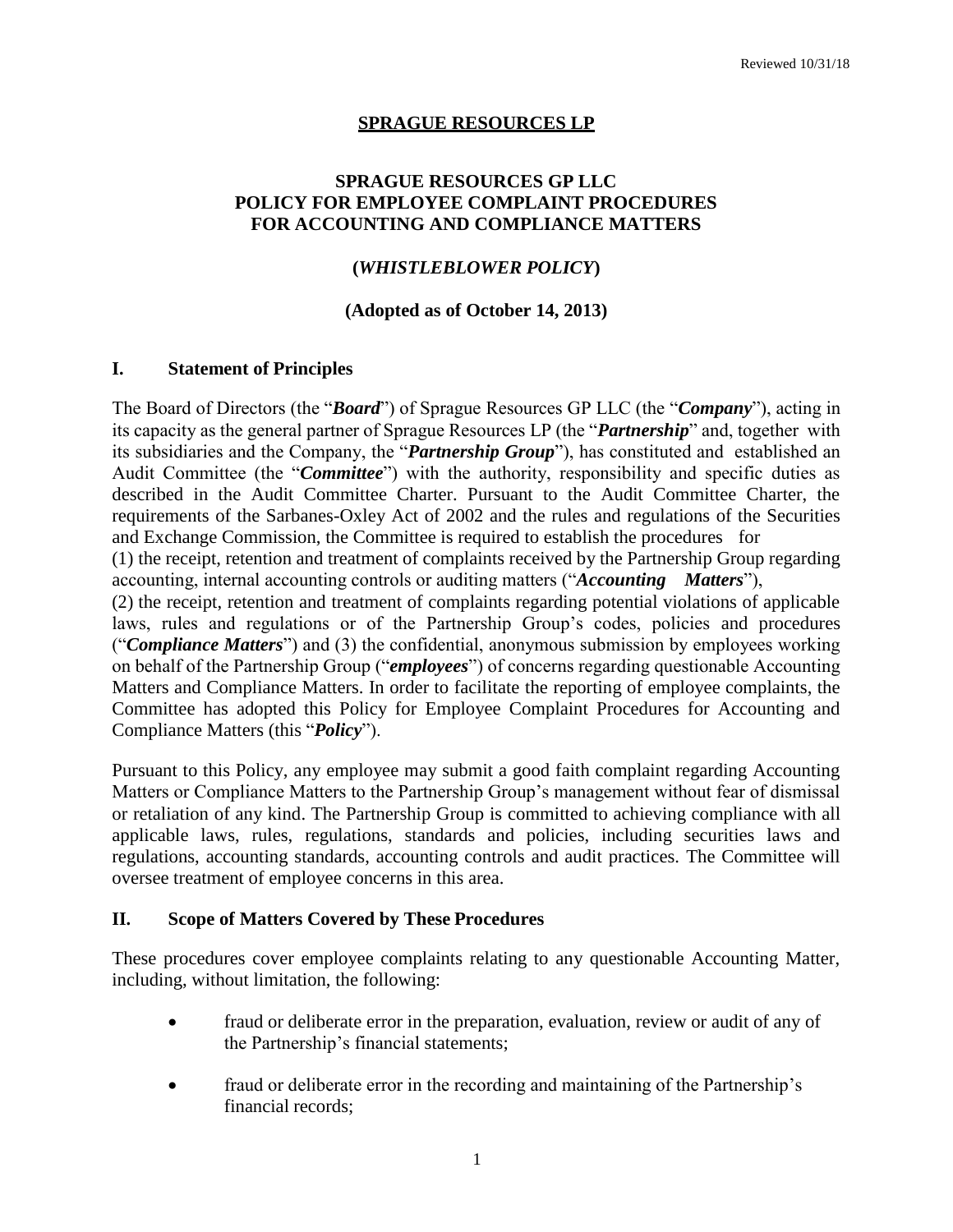- deficiencies in or noncompliance with the Partnership's internal accounting controls;
- misrepresentation or a false statement to or by a senior officer or accountant regarding a matter contained in the Partnership's financial records, financial statements or audit reports; and
- deviation from full and fair reporting of the Partnership's financial condition.

In addition, these procedures cover employee complaints relating to any questionable Compliance Matter, including, without limitation, the following:

- applicable laws, rules and regulations;
- listing standards of the New York Stock Exchange applicable to domestic listed companies; and
- the Partnership Group's Financial Code of Ethics, Corporate Code of Business Conduct and Ethics, Corporate Governance Guidelines, Insider Trading Policy and Short-Swing Trading and Reporting Policy.

# **III. Reporting Procedures for Employee Complaints**

Employees with concerns regarding questionable Accounting Matters or Compliance Matters should share their questions, concerns, suggestions or complaints with someone who can address them properly. In most cases, an employee's direct supervisor is in the best position to address an area of concern. However, if an employee is not comfortable speaking with his or her supervisor, or if he or she is not satisfied with the supervisor's response, the employee is encouraged to speak with anyone in management with whom they are comfortable approaching. Supervisors and managers are required to report questionable Accounting Matters and Compliance Matters to the Company's General Counsel.

When an employee is not satisfied or comfortable with the above stated escalation policy, employees should report complaints to the Audit Committee directly through an anonymous, thirdparty whistleblower hotline. The hotline number is **1-877-490-8939**, and can be reached 24 hours a day, seven days a week. Additionally, employees can access the hotline online at **[www.spragueenergy.ethicspoint.com](http://www.spragueenergy.ethicspoint.com/)**

# **IV. Treatment of Complaints**

Upon receipt of a complaint, the Company's General Counsel will (1) determine whether the complaint actually pertains to Accounting Matters or Compliance Matters and (2) when possible, acknowledge receipt of the complaint to the sender.

Complaints relating to Accounting Matters will be reviewed under the Committee's oversight by the Company's General Counsel, internal audit department or such other persons as the Committee determines to be appropriate. Complaints relating to Compliance Matters will be reviewed under the Committee's oversight by the Company's General Counsel or such other